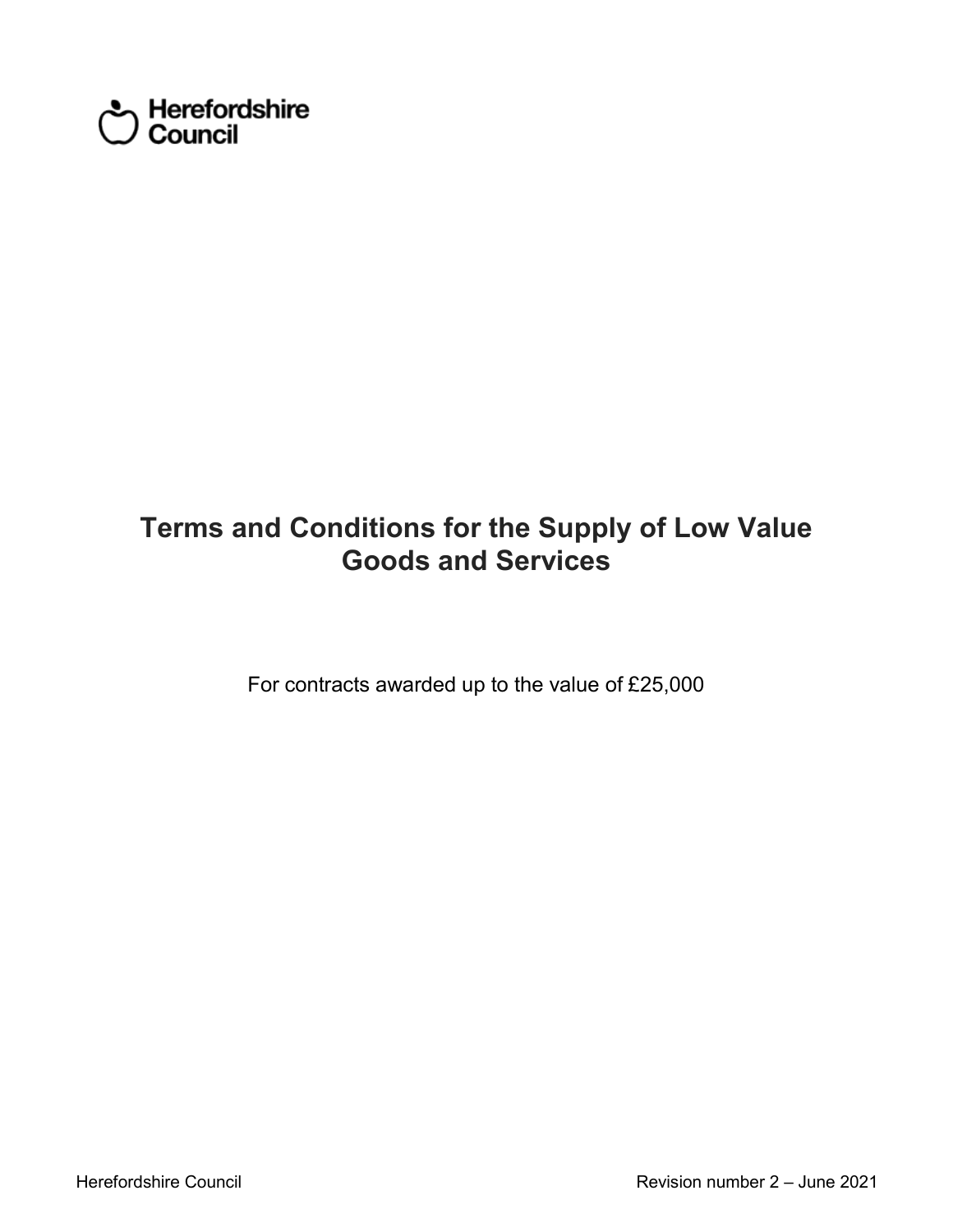# **1. INTERPRETATION & DEFINITIONS:**

**Business Day:** a day (other than a Saturday, Sunday or public holiday) when banks in London are open for business.

 **Commencement Date:** the date set out in the Purchase Order or otherwise when the Contract is created pursuant Clause 3.1.

 **Contract:** the contract created between the Council and the Supplier consisting of the Purchase Order, any Specification and the terms set out in these termsand conditions.

 **Data Protection Legislation**: means all applicable data protection and privacy legislation in force from time to time in the UK including but not limited to the UK General Data Protection Regulation((EU) 2016/679) and the Data Protection Act 2018.

**Delivery Date:** the date specified for delivery of a Purchase Order, in accordance with Clause 3.2.

**Delivery Location:** the address for delivery of the Goods and/or Services, as set out in the Purchase Order.

 **EIR**: the Environmental Information Regulations 2004(SI 2004/3391) together with any guidance and/or codes of practice issued by the Information Commissioner or relevant government department inrelation to such regulations

 **Employment & DBS Checks**: means the pre- appointment checks that are required by law and applicable guidance, including without limitation, verification of identity checks, right to work checks, registration and qualification checks, employment history and reference checks, criminal record checksand occupational health checks or other checks required by the Disclosure and Barring Service established under the Protection of Freedoms Act 2012.

 department in relation to such legislation. **FOIA**: the Freedom of Information Act 2000, and anysubordinate legislation made under the Act from timeto time, together with any guidance and/or codes of practice issued by the Information Commissioner or relevant government

**Goods:** the goods (or any part of them) as set out inthe Purchase Order.

 **Law:** means any law, statute, bye-law, regulation, order, mandatory guidance or code of practice, judgment of a relevant court of law, or directives or requirements of any regulatory body with which the Supplier is bound to comply.

 **Purchase Order:** the Council's order for the Goods and/or Services submitted by the Council on theBusiness World system.

**Price:** the price for the Goods and/or Services, as set out in the Purchase Order.

 **Regulated Activity:** in relation to children and vulnerable adults as defined in the Safeguarding Vulnerable Groups Act 2006.

 **Services:** the Services (or any part of them) to be delivered by or on behalf of the Provider under this Agreement, as more particularly described in thePurchase Order and any Specification.

 **Specification:** the specification for the Goods and/or Services, including any related plans and drawings that are agreed in writing by the Council and the Supplier.

- (a) a reference to a statute or statutory provision is areference to such statute or provision as amended orre-enacted and any subordinate legislation made under that statute or statutory provision, as amendedor re-enacted;
- (b) any phrase introduced by the terms **including**, **include**, **in particular** or any similar expression shallbe construed as illustrative and shall not limit the sense of the words preceding those terms; and
- (c) a reference to **writing** or **written** includes emails.

# **2. COMMENCEMENT AND TERM**

 Supplier have been fulfilled (**Term**). This Contract shall commence on the Commencement Date and shall continue until the obligations of the

# **3. PURCHASE ORDERS**

- have no obligation to make any payment unless the Purchase Order Number is stated on the Supplier's invoice. **3.1** The Council may submit Purchase Orders for Goods and/or Services by issuing a Purchase Order with a Purchase Order Number. The Contract is created by the acceptance of a Purchase Order by the Supplier. The Council shall
- **3.2** The Supplier shall supply Goods and/or Services in accordance with this Contract and any Specification, by the Delivery Date.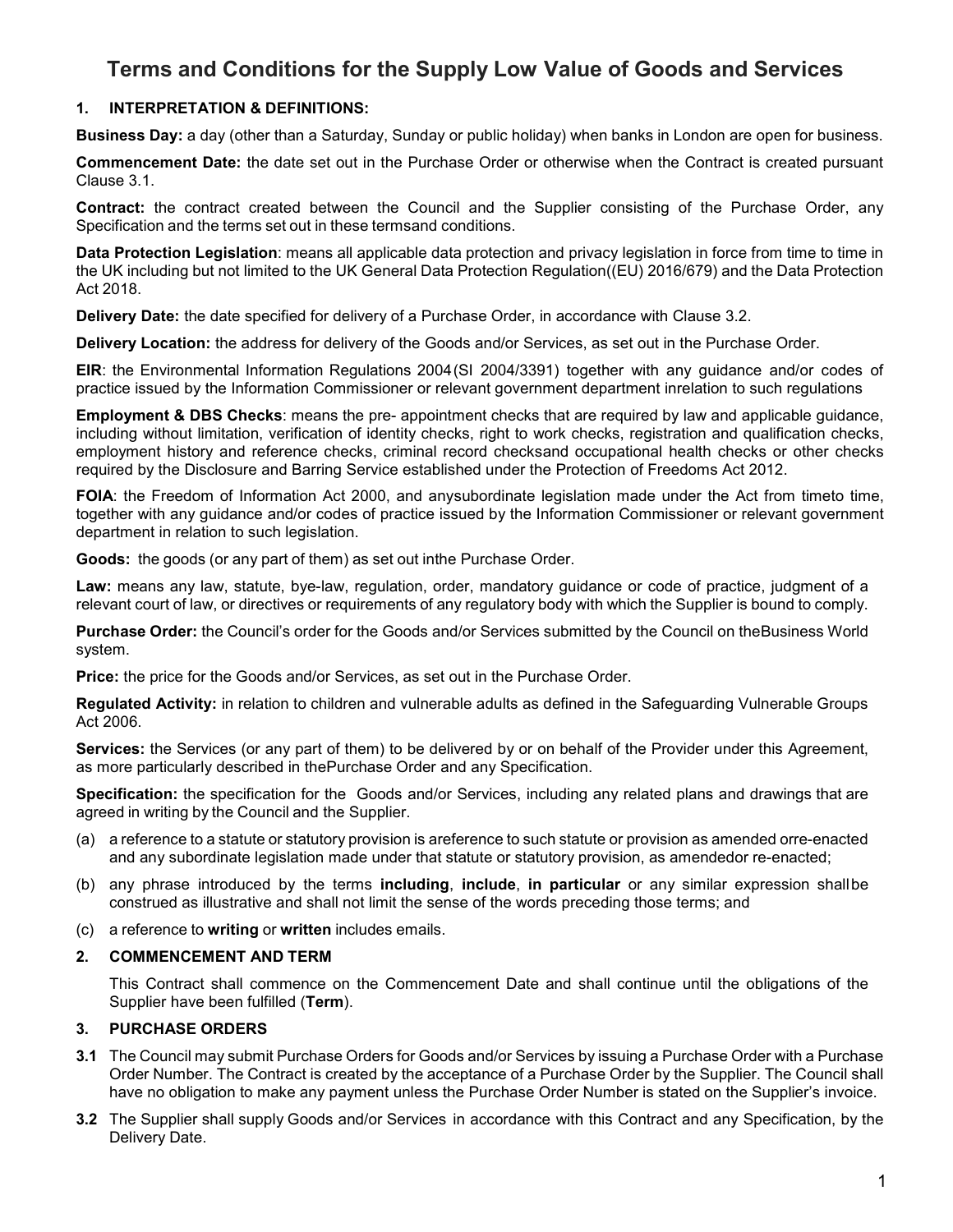**3.3** The Council may amend or cancel a Purchase Order in whole or in part without liability at any time before delivery by giving the Supplier at least 3 (three) days written notice.

# **4. THE GOODS AND SERVICES**

- **4.1** The Supplier shall ensure that the Goods:
- (a) correspond with their description and any applicable Specification;
- held out by the Supplier or made known to the Supplier by the Council expressly or by implication, and in this respect the Council relies on the Supplier's skill and judgement; (b) are of satisfactory quality (within the meaning of the Sale of Goods Act 1979, as amended) and fit for any purpose
- (c) where they are manufactured products, be free from defects in design, material and workmanship and remain so for 12 months after delivery; and
- (d) comply with all applicable statutory andregulatory requirements relating to the Service and/or manufacture, labelling, packaging, storage, handling and delivery of the Goods.
- **4.2** The Supplier will ensure that the Services are provided:
- (a) with reasonable skill and care and ordinarily to be expected from a skilled and experienced supplier engaged in the provision of goods or services similar to those under this Contract;
- (b) in accordance with all applicable Laws.
- **4.3** The Supplier shall at all times (and procure that its staff shall at all times) comply with the Council's Whistleblowing Policy and Information Security Policy as published on the Council's website from time to time in the performance of this Contract.
- **4.4** The Supplier shall ensure that at all times it has and maintains all the licences, permissions, authorisations, consents and permits that it needs to carry out its obligations under the Contract.
- **4.5** The Supplier shall ensure that:
- (a) where using any Council premises and or any Council assets they are kept properly secure and it will comply and cooperate with the Council's directions regarding the security of the same;
- (b) only those of the Supplier's personnel that are duly authorised to enter upon the Council's premises for the purposes of providing the Services, do so;
- (c) any Council assets used by the Supplier are maintained (or restored at the end of the Term) in the same or similar condition as at the Commencement Date (fair wear and tear excepted) and are not removed from Council's premises unless expressly agreed in writing with the Council.

# **5. DELIVERY OF GOODS**

- **5.1** The Supplier shall ensure that:
- (a) Goods are properly packed and secured in such manner as to enable them to reach their destination in good condition;
- (b) each delivery of Goods is accompanied by a delivery note which shows the order number, the type and quantity of Goods (including the code number of the Goods, where applicable), special storage instructions (if any) and, if the relevant PurchaseOrder is being delivered by instalments, the outstanding balance of Goods remaining to be delivered; and
- (c) if the Supplier requires the Council to return any packaging material to the Supplier, that fact is clearly stated on the delivery note. Any such packaging material shall be returned to the Supplier at the cost of the Supplier.
- **5.2** Delivery of Goods is completed on the completion of unloading of those Goods at the Delivery Location and signature of a Goods receipt.
- **5.3** The Council has the right to inspect and test Goods at any time before delivery. If the Council rejects any Goods they are returnable at the Supplier's risk and expense. If the Supplier fails to collect rejected Goods within a reasonable period after notification of the rejection, the Council may charge the Supplier storage costs and sell or dispose of the rejected Goods. The Council will account to the Supplier for the proceeds of sale (if any) after deducting the purchase price paid for the Goods, storage costs and its reasonable costs and expenses in connection with the sale.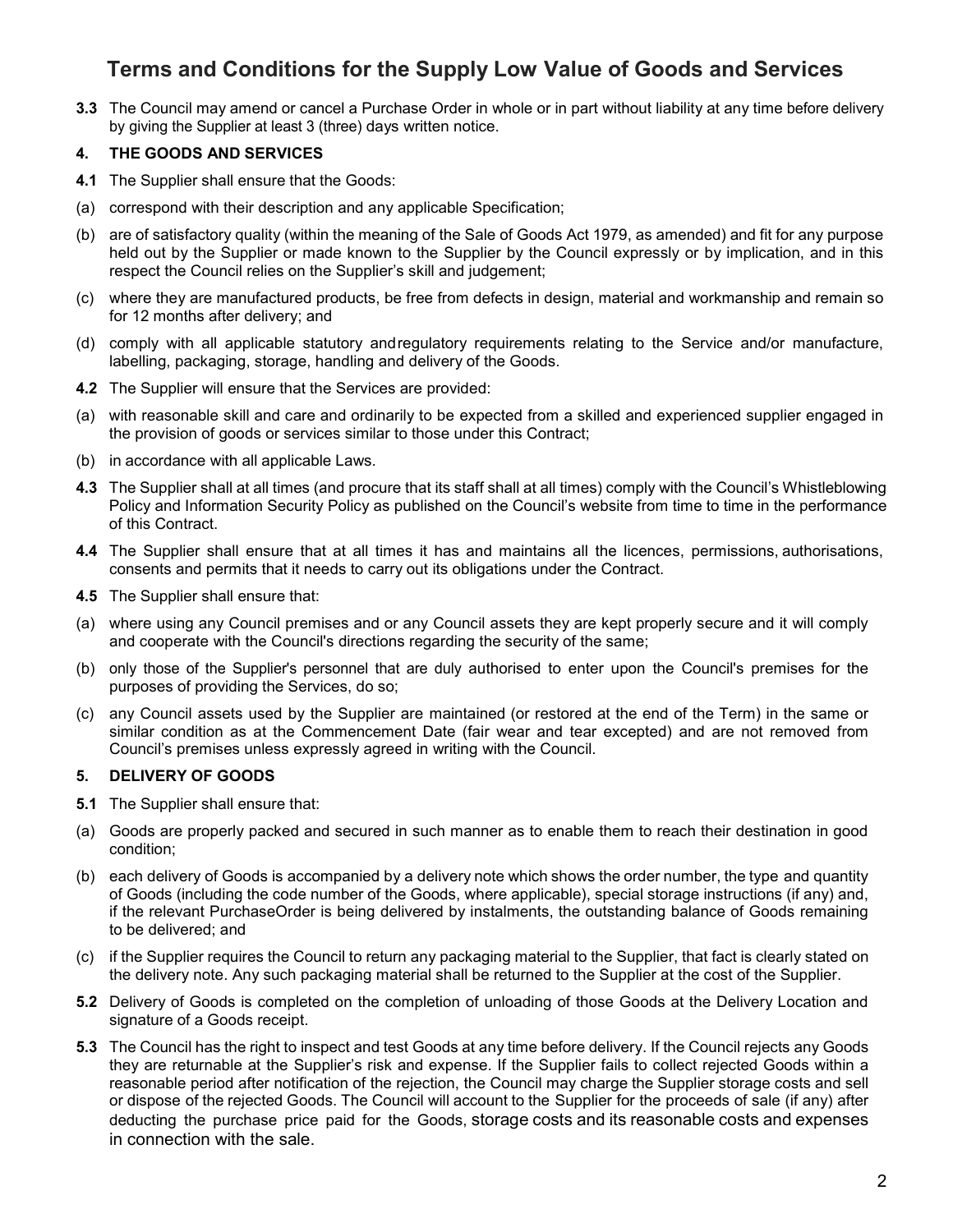- any such inspection or testing shall not reduce or otherwise affect the Supplier's obligations under the Contract, **5.4** Notwithstanding any such inspection or testing, the Supplier shall remain fully responsible for the Goods and and the Council shall have the right to conduct further inspections and tests at anytime.
- **5.5** The Supplier shall not deliver Goods in instalments without the Council's prior written consent. Where it is agreed that Goods may be delivered by instalments, such instalments shall be invoiced separately. However, failure by the Supplier to deliver any one instalment on time or at all, or any defect in an instalment, shall entitle the Council to theremedies set out in Clause 6.

# **6. COUNCIL REMEDIES**

- **6.1** If the Goods and/or Services are not delivered inaccordance with the requirements of this Contract, then, without limiting any of its other rights or remedies (whether implied by statute or common law), and whether or not it has accepted any Goods or Services, and the Council may exercise any one or more of the following remedies:
- (a) terminate the Contract;
- (b) reject any Goods (in whole or in part) and return them to the Supplier at the Supplier's own risk and expense;
- (c) require the Supplier to repair or replace the rejected Goods, or to provide a full refund of the priceof the rejected Goods (if paid);
- (d) refuse to accept any subsequent delivery of Goods/Services which the Supplier attempts to make;
- (e) recover from the Supplier any costs incurred by the Council in obtaining substitute goods from a third party; and
- (f) claim damages for any other costs, loss or expenses incurred by the Council which are in any way attributable to the Supplier's failure to carry out its obligations under the Contract.
- **6.2** These remedies shall apply to any repaired or replacement Goods supplied by the Supplier.

# **7. TITLE AND RISK IN GOODS**

Title and risk in the Goods shall pass to the Council on completion of delivery.

#### **8. PRICE AND PAYMENT**

- **8.1** The Price:
- (a) excludes amounts in respect of value added tax (VAT), which the Council shall additionally be liable to pay to the Supplier at the prevailing rate, subject to the receipt of a valid VAT invoice; and
- (b) includes the costs of packaging, insurance and carriage of Goods.
- **8.2** No extra charges shall be effective unless agreed in writing and signed by the Council.
- **8.3** The Supplier may invoice the Council for price of:
- (a) Goods, on or at any time after the completion of delivery; and
- (b) Services, by way of agreed instalments monthly in arrears (as set out in the Purchase Order/Specification). The Supplier shall ensure that the invoice includes the date of the Purchase Order, the invoice number, the Purchase Order Number, the Supplier's VAT registration number, and any supporting documentation that the Council may reasonably require.
- **8.4** The Council shall pay correctly rendered undisputed invoices within 30 days of receipt of the invoice. Payment shall be made to the bank account nominated in writing by the Supplier
- **8.5** If a party fails to make any payment due to the other under the Contract by the due date for payment, then the defaulting party shall pay interest on the overdue amount at the rate of 2% per annum above the Bank of England's base rate from time to time. This clause shall not apply to payments the defaulting party disputes in good faith.
- **8.6** The Council may at any time, without limiting any of its other rights or remedies, withhold or set off any liability of the Supplier to the Council against any liability of the Council to the Supplier.
- **8.7** The Supplier shall maintain complete and accurate records of, and supporting documentation for, all amounts which may be chargeable to the Council pursuant to this Contract. Such records shall be retained for inspection by the Council for 6 years from the end of Term.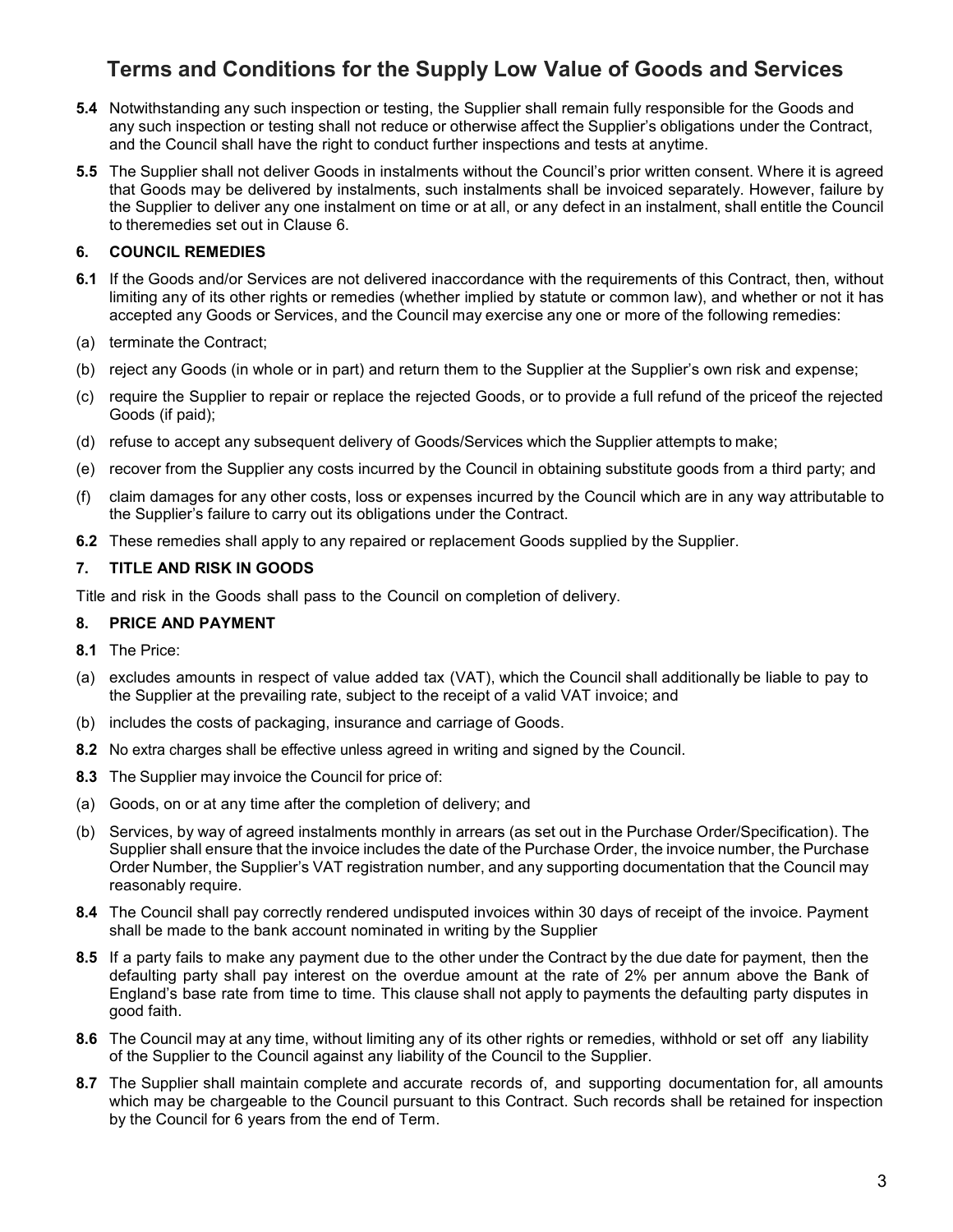# **9. COUNCIL MATERIALS**

 **9.1** The Supplier acknowledges that all materials, equipment and tools, drawings, Specifications, and data supplied by the Council to the Supplier (**Council Materials**) and all rights in the Council Materials are and shall remain the exclusive property of the Council. The Supplier shall keep the Council Materials in safe custody at its own risk, maintain them in good condition until returned to the Council, and not dispose or use the same other than in accordance with the Council's written instructions.

### **10. INDEMNITY**

 **10.1** The Supplier shall keep the Council indemnified against all liabilities, costs, expenses, damages and losses (including but not limited to any direct losses, and all interest, penalties and legal costs (calculated on a full indemnity basis) and all other reasonable professional costs and expenses) suffered or incurred by the Council as a result of or in connection with any claim made against the Council by a third party arising out of or in connection with this Contract, to the extent that such claim arises out of the breach, negligent performance or failure or delay in performance or any other acts or omissions of the Supplier, its employees, agents or subcontractors.

#### **11. INSURANCE**

- **11.1** During the term of the Contract and for a period of six years thereafter, the Supplier shall maintain in force, with a reputable insurance company
- a) product liability insurance (where the Contract relates to Goods) in a minimum indemnity sum of £5 million in respect of each claim or series of connected claims;
- b) professional indemnity insurance (where the Contract relates to Services) in a minimum indemnity sum of £2 million in respect of each claim or series of connected claims;
- c) public liability insurance in a minimum indemnity sum of £5 million in respect of each claim or series of connected claims; and
- d) employers liability insurance in a minimum indemnity sum of £5 million in respect of each claim or series of connected claims

 and shall, on the Council's request, produce both the insurance certificate giving details of cover (or a broker's letter confirming such cover) and the receipt for the current year's premium in respect of each insurance.

### **12. SAFEGUARDING**

- **12.1** Where the Purchase Order specifies or the Council requests that Employment & DBS Checks are carried out, such checks shall be undertaken and completed before the Commencement Date.
- **12.2** The Supplier shall ensure that if any Services provided fall within the definition of a Regulated Activity it shall:
- (a) prior to engaging or employing any person in the provision of any Regulated Activity carry out Employment & DBS Checks on the person
- (b) warrant that at all times for the purposes of this Contract it has no reason to believe that any person who is or will be employed or engaged by the Supplier in the provision of a Regulated Activity is barred from the activity in accordance with the provisions of the Safeguarding Vulnerable Groups Act 2006 and any regulations made thereunder, as amended from time to time;
- (c) notify the Council of any information that it reasonably requests to enable it to be satisfied that the obligations of this clause 12.2 have been met; and
- (d) not employ or use the services of any person whois barred from, or whose previous conduct or recordsindicate that they would not be suitable to carry out the Regulated Activity.
- **12.3** The Council may immediately terminate thisContract for any breach of Clause 12 by the Supplier

# **13. TERMINATION**

- **13.1** Without limiting its other rights or remedies, either party may terminate the Contract with immediate effect by giving written notice to the other party if:
- (a) the other party commits a breach of any term of the Contract and (if such a breach is remediable) fails to remedy that breach within 20 Business Days of that party being notified in writing to do so;
- (b) the other party takes any step or action in connection with its entering administration, provisional liquidation or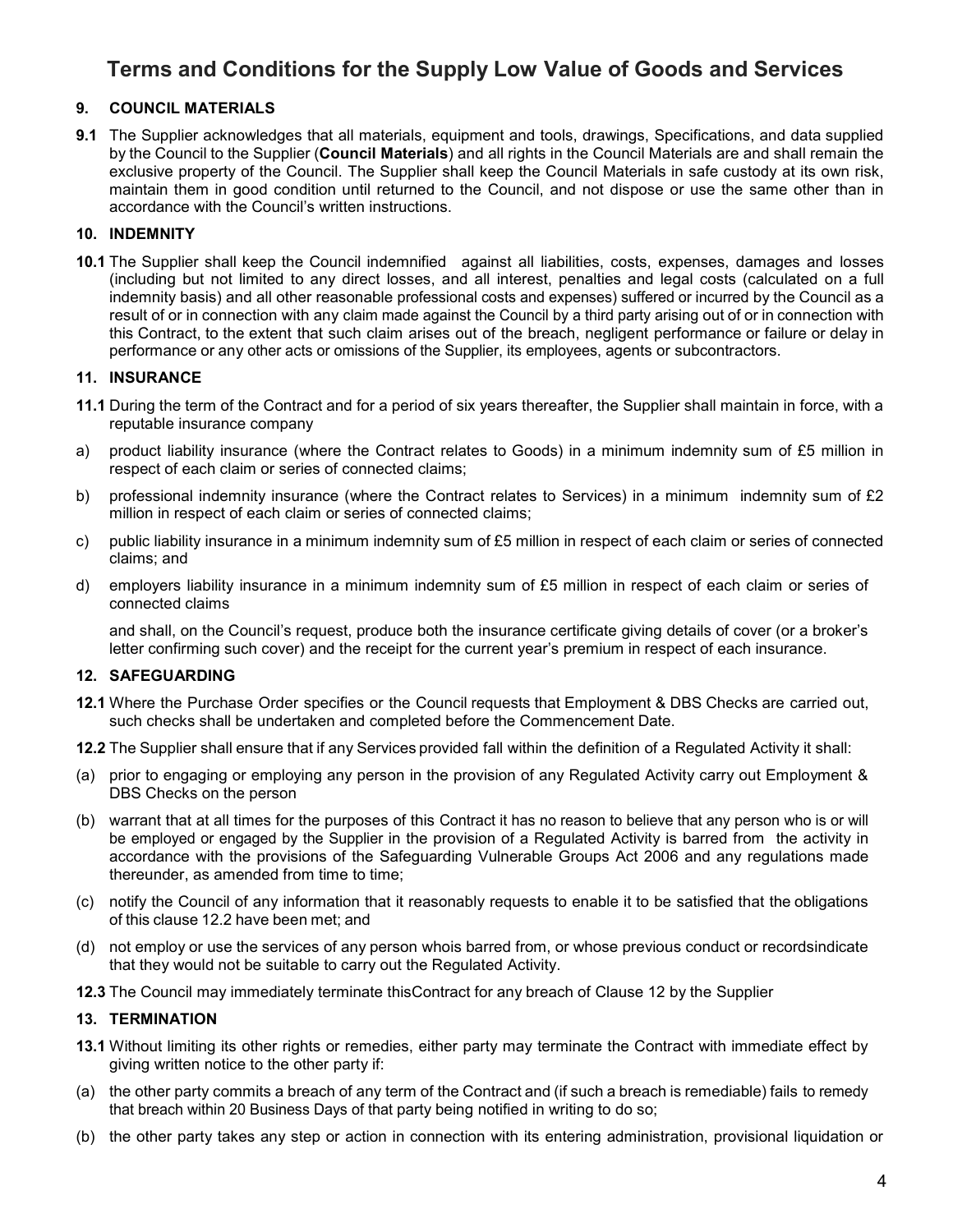any composition or arrangement with its creditors (other than in relation to a solvent restructuring), being wound up (whether voluntarily or by order of the court, unless for the purpose of a solvent restructuring), having a jurisdiction, in connection with any analogous procedure in the relevant jurisdiction; receiverappointed to any of its assets or ceasing to carry on business or, if the step or action is taken in another

- (c) the other party suspends, or threatens tosuspend, or ceases or threatens to cease to carry onall or a substantial part of its business; or
- (d) the other party's financial position deteriorates to such an extent that in the terminating party's opinion the other party's capability to adequately fulfil its obligations under the Contract has been placed in jeopardy.
- **13.2** In relation to the provision of Services, the Council may terminate the Contract on 3 (three) months written notice to the Supplier.
- **13.3** Termination of the Contract shall not affect any of the parties' rights and remedies that have accrued as at termination, including the right to claim damages in respect of any breach of this Contract which existed at or before the date of termination.
- **13.4** Any provision of the Contract that expressly or by implication is intended to come into or continue in force on or after termination shall remain in full force and effect.
- result of any such termination for cause including the cost of procuring and implementing replacement goods and **13.5** If this Contract is terminated by the Council for cause such termination shall be at no loss or cost to the Council and the Supplier hereby indemnifies the Council against any such loss or costs which the Council may suffer as a services.

#### **14. GENERAL**

#### **14.1 Force majeure**

 Except as may be provided in the Purchase Order or the Specification, neither party shall be in breach of this Contract nor liable for delay in performing, or failure to perform, any of its obligations under this Contract if such delay or failureresult from events, circumstances or causes beyond its reasonable control, FOR THE AVOIDANCE OF DOUBT the coronavirus/COVID-19 pandemic will not constitute a force majeure event. If the period of delay or non-performance continues for twenty (20) Business Days, the party not affected may terminate this Contract by giving ten (10) Business Days' written notice to the affected party and the Council.

#### **14.2 Assignment and Subcontracting**

- prior written consent of the Council. If the Council consents to any subcontracting by the Supplier, the Supplier shall remain responsible for allacts and omissions of its subcontractors as if they were its own. (a) The Supplier may not assign or subcontract any or all of its rights or obligations under this Contract without the
- (b) The Council shall be entitled to novate the Agreement to any other body which substantially performs any of the functions that previously had been performed by the Council.

#### **14.3 Confidentiality.**

- (a) Each party undertakes that it shall not at any time during this Contract, and for a period of two (2) years after termination of this Contract, disclose to any person any confidential information concerning the business, affairs, customers, clients or suppliers of the other party except as permitted by Clause 14.3(b).
- (b) Each party may disclose the other party's confidential information:
- (i) to its employees, officers, representatives or advisers who need to know such information for the purposes of exercising the party's rights or carrying out its obligations under or in connection with this Contract. Each party shall ensure that its employees, officers, representatives oradvisers to whom it discloses the other party's confidential information comply with this Clause 14.3(b); and
- (ii) as may be required by law, a court of competent jurisdiction or any governmental or regulatory authority.
- (c) No party shall use any other party's confidential information for any purpose other than to perform its obligations under this Contract.

#### **14.4 Entire agreement**

 The Contract constitutes the entire agreement between the parties and supersedes and extinguishes all previous agreements, promises, assurances, warranties, representations and understandings between them,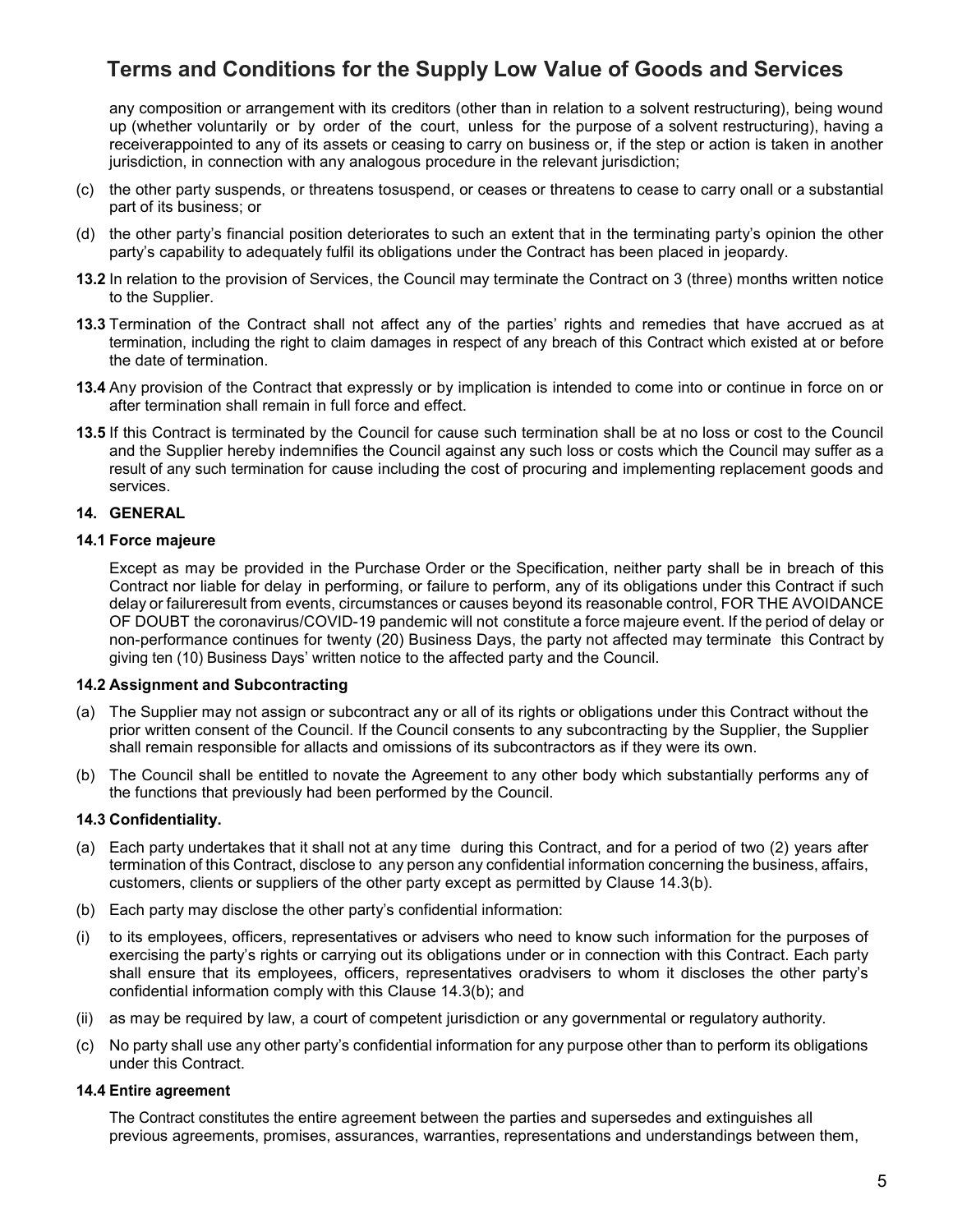whether written or oral, relating to its subject matter.

# **14.5 Variation**

 No variation of the Contract shall be effective unless it is in writing and signed by the parties (or their authorised representatives).

#### **14.6 Waiver**

 a waiver of that or any other right or remedy, nor shall it prevent or restrict the further exercise of that or any other right or remedy. No single or partial exercise of such right or remedy shall prevent or restrict the further exerciseof that or any other right or remedy. No failure or delay by a party to exercise any right or remedy provided under the Contract or by law shall constitute

#### **14.7 Severance**

 If any provision or part-provision of the Contract is or becomes invalid, illegal orunenforceable, it shall be deemed modified to the minimum extent necessary to make it valid, legal and enforceable. If such modification is not possible, the relevant provision or part-provision shall be deemed deleted. Any modification to or deletion of a provision or part-provision under this clause shall not affect the validity and enforceability of the rest of the Contract.

#### **14.8 Notices**

- (a) Any notice or other communication given to a party under or in connection with the Contract shall be in writing, addressed to that party at its registered office or such other address as that party may have specified to the other party in writing in accordance with this clause, and shall be delivered personally, orsent by pre-paid first class post or other next working day delivery service, commercial courier, or email.
- (b) A notice or other communication shall be deemed to have been received: if delivered personally, when left at the address referred to in Clause 14.8(a); if sent by pre-paid first class post or other next working day delivery service, at 9.00 am on the second Business Day after posting; if delivered by commercial courier,on the date and at the time that the courier's delivery receipt is signed; or, if sent by email, at the time of transmission, except that, an email sent after 5.00 pm on any Business day, shall be deemed to be received at 9.00 am on the next Business Day after transmission.
- (c) The provisions of this clause shall not apply to the service of any proceedings or other documents in any legal action.

# **14.9 Third party rights**

No one other than a party to the Contract shall have any right to enforce any of its terms.

# **14.10 Governing law**

 The Contract, and any dispute or claim (including non-contractual disputes or claims) arising out of or in connection with it or its subject matter or formation, shall be governed by, and construed in accordance with the law of England.

#### **14.11 Jurisdiction**

 Each party agrees that the courts of England shall have exclusive jurisdiction to settle any dispute or claim arising out of or in connection with this Contract.

# **14.12 Audit**

 The Supplier shall keep and maintain fulland accurate records of this Contract for 6 (six) years following the end of the Contract and will provide access for the Council to such records as may be reasonably requested.

#### **14.13 Intellectual Property**

 All Intellectual Property created by the Supplier or any employee, agent or sub-contract of the Supplier exclusively for the purpose of performing any Services shall vest in the Council on creation.

#### **14.14 Non-solicitation**

 Neither party shall during the term of this Contract solicit the services of any staff of the other party who have been engaged in the provision of the Goods or Services except by means of an open national advertising campaign and not specifically targeted at such staff of the other party.

#### **14.15 Publicity**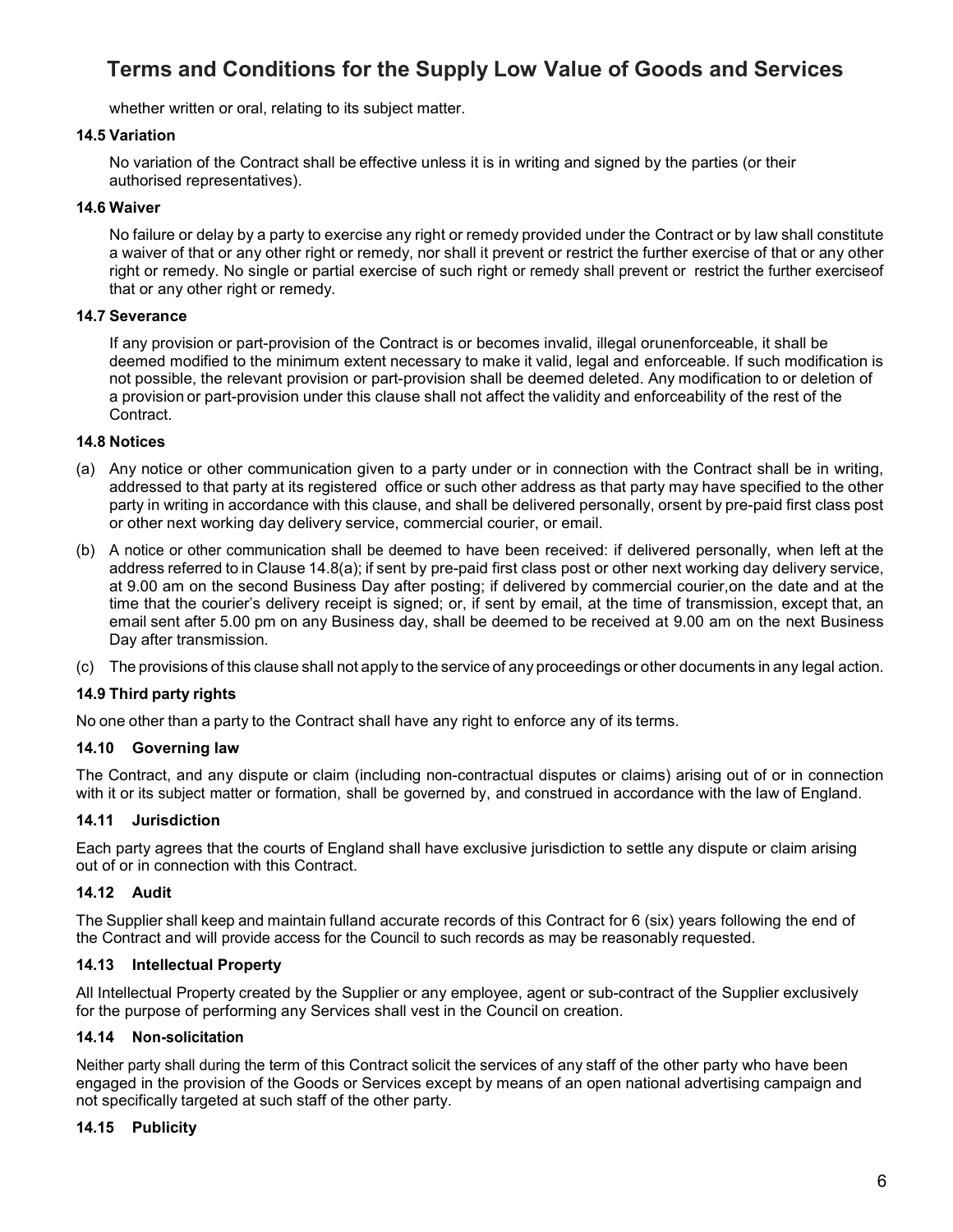The Supplier shall not make or consent to the making of any public statement or announcement, or engage in any promotional or marketing activity without the Council's writtenconsent.

# **14.16 Taxation, National Insurance and Employment Liability**

 The Supplier shall at all times indemnify the Council and keep the Council indemnified in full from and against all claims, proceedings, actions, damages, costs, expenses, liabilities and demands whatsoever and howsoever arising by reason of any circumstances whereby the Council is alleged or determined to have been assumed or imposed with the liability or responsibility for the Supplier's personnel as an employer of the Supplier's personnel and/or any liability or responsibility to HM Revenue and Customs as an employer of the Supplier's personnel whether during the Term or arising from termination or expiry of this Contract.

### **15. Dispute Resolution**

 If any dispute arises in connection with this Contract or delivery of the Goods, the parties will first attempt to resolve the matter informally through their designated senior representatives. If the parties are unable to resolve the dispute informally within a reasonable time frame not exceeding 20 Business Days from the date the dispute arose, either party may refer the matter to the Centre for Dispute Resolution for mediation under its model mediation procedure.

# **16. Limitation of Liability**

- **16.1** Subject to clause 16.4, neither party shall beliable to the other party (as far as permitted by law) for indirect special or consequential loss or damage in connection with this Contract.
- **16.2** Each party shall at all times take all reasonable steps to minimise and mitigate any loss or damage for which the relevant party is entitled to bring a claim against the other party pursuant to this Contract. Subject to clause 16.4, the Council's total aggregate liability in respect of all other claims, losses or damages, whether arising from tort (including negligence), breach of contract or otherwise under or in connection with this Contract (other than a failure to pay the Price that is properly due and payable and for which the Council shall remain fully liable), shall in no event exceed the Price paid or payable under or pursuant to this Contract.
- **16.3** Subject to clause 16.4, the Suppliers total liability in respect of all other claims, losses or damages, whether arising from tort (including negligence), breach of contract or otherwise under orin connection with this Contract shall in no event exceed the sum of £5 million in relation to any one claim or series of connected claims.

**16.4** Notwithstanding any other provision of this Contract neither party limits or excludes its liability for:

- (a) fraud or fraudulent misrepresentation;
- (b) death or personal injury caused by its negligence;
- (c) any other sort of liability for which may not belimited or excluded by Law.

### **17 PREVENTION OF BRIBERY**

- 17.1 The Supplier shall not defraud or attempt to conspire to defraud the Council or offer any undue financial or other advantage of any kind in connection with this Contract. The Supplier shall comply with all applicable laws relating to anti-bribery and anti-corruption including but not limited to:
- (a) Section 117(2) of the Local Government Act 1972;
- (b) the Bribery Act 2010; and any legislation creating offences concerningfraudulent acts; or
- 17.2 breach of clause 17.1 shall entitle the Council to terminate this Contract without prejudice to any right or remedy which has already accrued or subsequently accrues to the Council.

# **18 MODERN SLAVERY**

- 18.1 To the extent that the Modern Slavery Act 2015 may apply to the Supplier, the Supplier:
- (a) represents and warrants that it is compliant with its obligations under the Modern Slavery Act 2015 and that neither the Supplier nor any of its officers,employees, agents subcontractors or other persons associated with it have been or are the subject of any investigation, inquiry or enforcement proceedings or been convicted anywhere in the world regarding any offence or alleged offence of or in connection with slavery and human trafficking.
- (b) shall implement and maintain throughout the term of any contract with the Council, procedures to ensure that there is no slavery or human trafficking in its supply chains.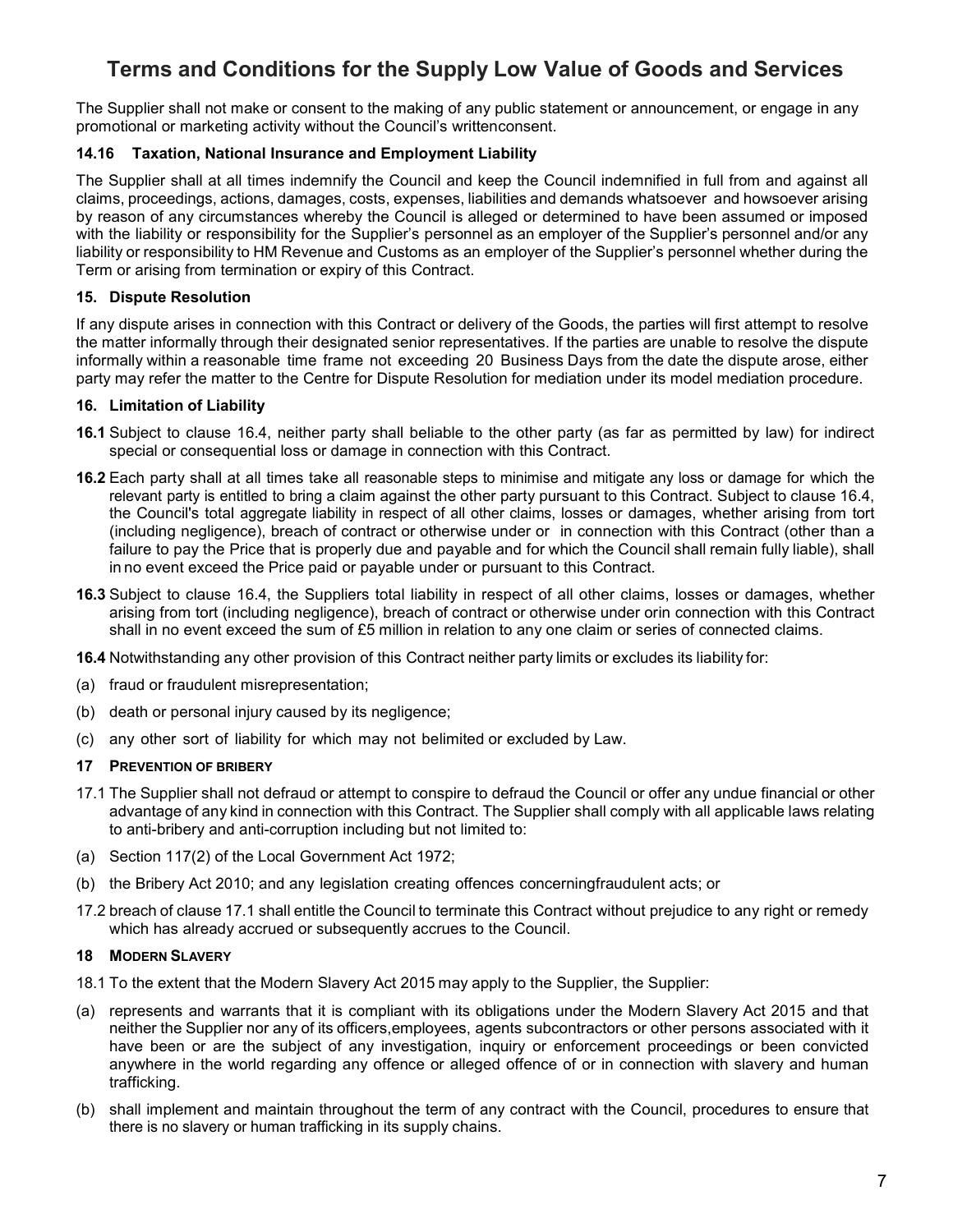(c) shall report to the Council any breach or alleged breach of the Supplier's anti-slavery and human trafficking shall provide reasonable assistance to the Council to allow the Council to carry out any audit of the Suppliers participants in its supply chains. policies and procedures or those of its suppliers, sub–contractors and other participants in its supply chain and anti-slavery and human trafficking policies and procedures or those of any suppliers, sub–contractors and other

# **19 Equal Opportunities**

- 19.1 The Supplier shall not unlawfully discriminate within the meaning and scope of the Equality Act 2010, the Human Rights Act 1998 or other relevant legislation, or any statutory modification or re- enactment thereof (**Relevant Legislation**).
- 19.2 The Supplier shall demonstrate to the Council that it has a policy to comply with its statutory obligations under Relevant Legislation and take all reasonable steps to secure the observance of the provisions of this clause 19 by all servants, employees or agents of the Supplier and all suppliers and sub-contractors employed in the execution of the Contract.
- 19.3 The Council reserve the right to test the Supplier's equality performance through the life of theContract. The Supplier shall cooperate with the Council regarding the provision of a data and/or access for site visits as reasonably required by the Council.

# **20 Data Protection**

 The Supplier shall comply in all respects with the provisions of the Data Protection Legislation and will indemnify the Council against all actions, costs, expenses, claims, proceedings and demands which may be brought against the Council for any breach of the UK Data Protection Legislation attributable to theSupplier.

# **21 Warranties**

21.1 The Supplier represents and warrants that:

- (a) it has full capacity and authority to enter into and to perform its obligations under the Contract;
- (b) there are no actions, suits or proceedings or regulatory investigations before any court or administrative body or arbitration tribunal pending or, to its knowledge, threatened against it that might adversely affect its ability to perform its obligations under the Contract;
- (c) it is validly incorporated, organised and subsisting in accordance with the Laws of its place ofincorporation;
- (d) it has obtained all approvals, certificates, authorisations, permissions, licences, permits andconsents necessary from time to time for the performance of the Contract;
- (e) all information contained in the Supplier's quotation remains true, accurate and not misleading, save as may have been specifically disclosed in writing to the Council prior to the Commencement Date and separately warrants to inform the Council inthe event there are any changes to such information during the Contract term; and
- 21.2 it shall promptly notify the Council in writing if it becomes aware during the performance of this Contract of any inaccuracies in any information provided to it by the Council during such due diligence which materially and adversely affects its ability to perform the Contract.
- 21.3 Each of the representations and warranties set out in Clauses 21.1 shall be construed as a separate representation and warranty and shall not be limited or restricted by reference to, or inference from, the terms of any other representation, warranty or any other undertaking in the Contract. Save as expressly set out in this Contract, all warranties, representations, conditions and other terms implied by Law (whether statutory or otherwise), are hereby excluded to the fullest extent permitted by Law.

# **22. Freedom of Information**

- and co-operate with the Council (at the Supplier's expense) to enable the Council to comply with these information disclosure requirements. 22.1 The Supplier acknowledges that the Council is subject to the requirements of the FOIA and the EIR and shall assist
- 22.2 The Supplier shall and shall procure that its sub-contractors shall:
- (a) transfer a request for information to the Council as soon as practicable after receipt and in any event within two (2) Working Days of receiving such request;
- (b) provide the Council with a copy of all informationin its possession or power in the form that the Council requires